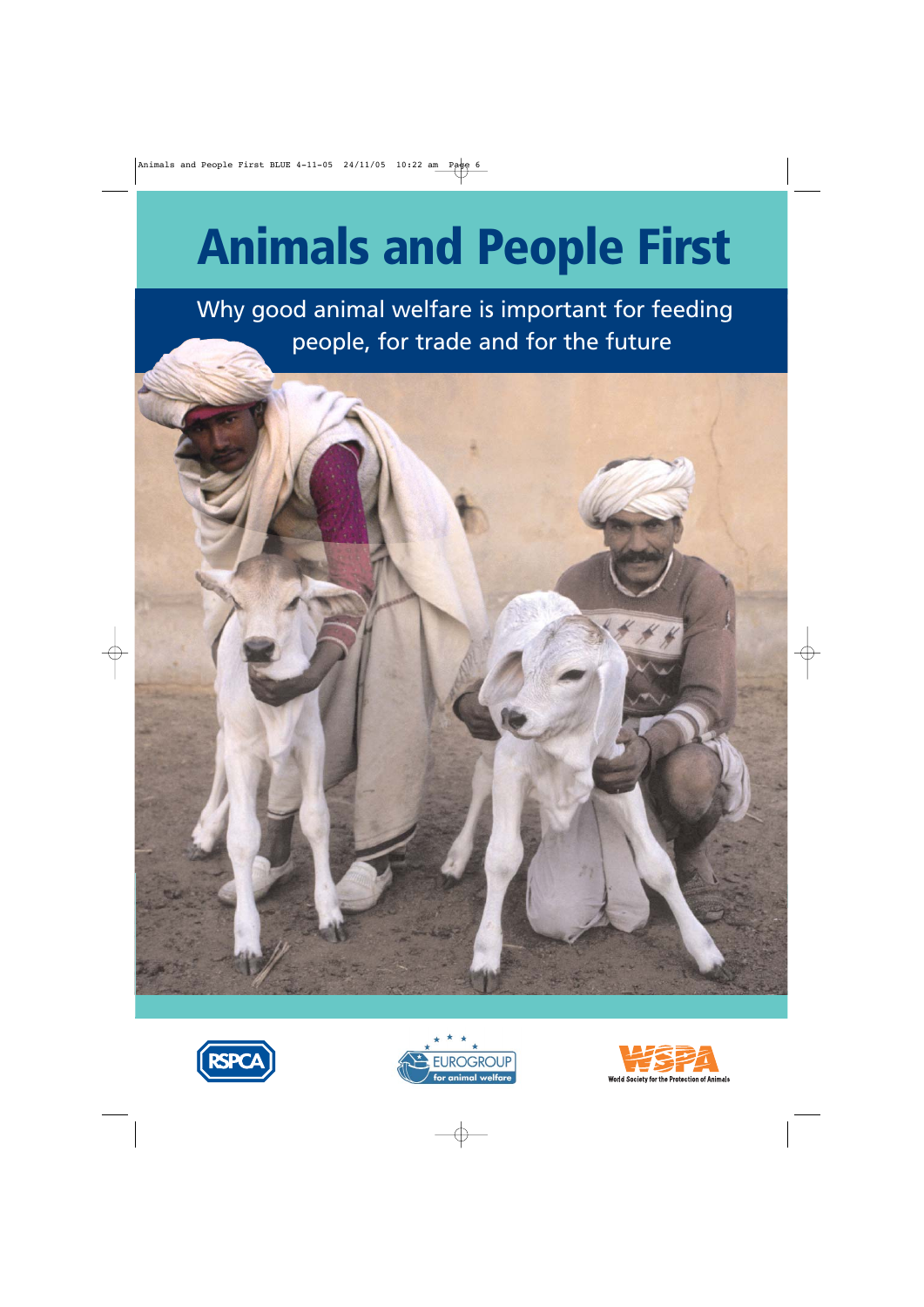**"Look after your animals and they will look after you"**

#### **Agriculture and the WTO**

Agriculture is vital to every country in the world. It feeds people, it earns income and it has many other impacts. For these reasons, the member countries of the World Trade Organization (WTO) negotiate the Agreement on Agriculture<sup>1</sup> to regulate agricultural trade.

Livestock contributes to both the potential and the problems of agriculture. Meat and animal products are important in people's diet and also valuable trade goods. However, manure can cause pollution. One other issue receiving increased attention is the welfare of farm animals: this is a matter of public concern in many countries, particularly in Europe<sup>2</sup>. This paper explains why attention to farm animal welfare can help agriculture to feed people, to promote trade and to prevent future problems such as pollution – and why it therefore needs to be considered in the Agreement on Agriculture.

### **Animal Welfare and Food Security**

In most cases in most countries, improving the treatment of animals (for example by protecting them from disease, heat or cold) also improves their productivity: "Look after your animals and they will look after you." Experience shows, though, that farmers do not always recognise such opportunities. It is useful to discuss the importance of animal care, to help them provide food for themselves, their families and others<sup>7</sup>.

Food security is best achieved by growing food on a local basis for the people who need it, such as people in rural areas. If farms are fairly small, complex infrastructure is not needed and people can be helped to look after their animals well and productively, feeding themselves and also earning some income<sup>s</sup>.

#### **What is Animal Welfare?**

**Caring for animal welfare means keeping animals healthy and free from suffering3 . It is achieved** by keeping them in clean, well-designed houses, or in natural conditions such as grassland<sup>4</sup>.

**Poor welfare is caused by neglect or by overcrowding in dirty conditions that spread disease.** Some countries are banning systems such as crowded "battery cages" for hens<sup>s</sup>.

**Concern for welfare is based on science. For example, animal health is affected by other aspects of welfare, so the World Animal Health Organization (OIE) is setting up worldwide animal welfare standards6 .**



*Right* Intensive housing, like this battery cage in

India, causes problems for both animals and the environment

#### *Far right*

Europe is phasing out battery cages, and many people will pay more for free-range animal products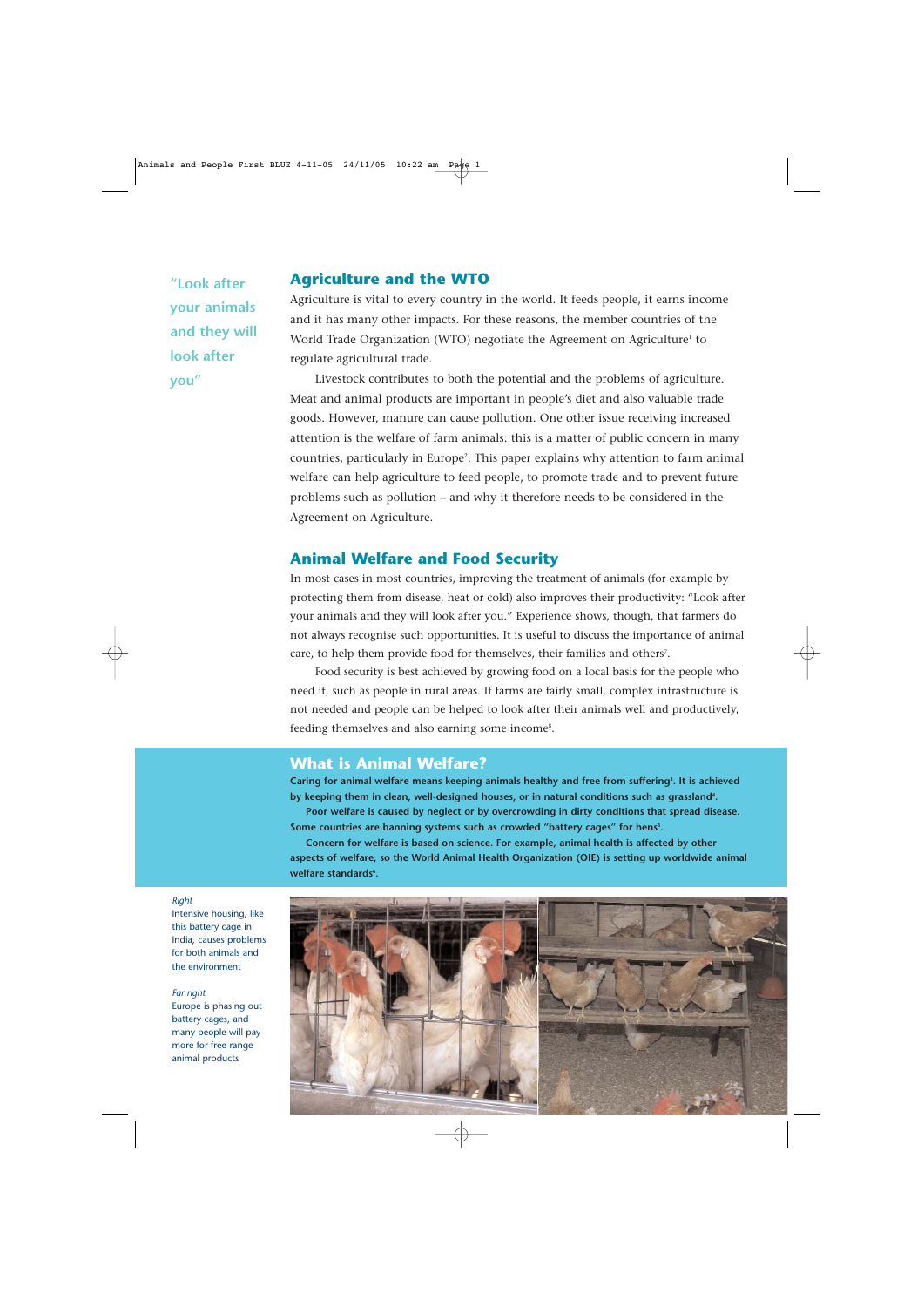#### **'Cheap Food'**

*"Today apparently cheap (but subsidized) Western food exports to poor countries mainly enter the cities of the developing world, thus competing in the only markets which small-scale domestic producers can reach. Rather than empowering the poor to get started on the economic ladder, capturing the national urban market with imported food removes the ladder."* **Professor John Hodges,** (EAAP, formerly FAO and University of British Columbia)<sup>10</sup>.



Animals that are well looked after will help farmers feed their families and bring in income

By contrast, some countries are building large, intensive farms, partly because these are thought to have provided "cheap food" in developed countries. All too often, though, these do not provide food security in developing countries: the meat they produce is too expensive for the really poor and hungry, and such giant farms destroy the job structure and social stability of agriculture-based societies. In Brazil, for example, intensification of the poultry industry is driving thousands of small, family farms out of business°. Developing countries should also be wary of donations or exports of "cheap food" from developed countries

(only apparently cheap, because of subsidies), that undermine the ability of local farmers to feed their own country's people<sup>10</sup>.

## **Animal Welfare and Trade**

As improving welfare also generally improves productivity $11$ , this benefits export as well as home consumption for most countries.

That is less true, though, for developed countries. Many consumers in Europe say that they favour organic food and methods of production that benefit animal welfare such as free range<sup>2</sup>. Land prices and labour are costly in Europe, so producing organic and high-welfare food is expensive.

Many developing countries have extensive land and relatively cheap labour. These can give them a competitive advantage in agricultural trade, especially if they target the high-value organic and welfare markets in Europe. Thus countries in Africa, Latin America and elsewhere may be able to sell into these niche markets with little change to their agriculture. This is because many aspects of their treatment of animals – such as giving them plenty of space – are already those that people in developed countries prefer.

Developing countries may receive trade-related assistance and capacity building for access to niche markets including high welfare, under the Green Box of the Agreement on Agriculture<sup>12</sup>.

Developed countries are allowed to help their farmers to improve welfare under the Rural Development Programme<sup>13</sup>. Other support should also be possible under the Green Box, as it should not distort trade (or should do so minimally). In such countries improving welfare will probably reduce production, and competitors will gain even more advantage from cheap land and labour<sup>14</sup>.

# **Animal Welfare and the Future**

Taking care of animal welfare can also help to protect the environment and therefore the future sustainability of food production°. Handled properly, livestock can be an important part of land management, including eating vegetation unsuitable for human consumption and fertilizing the soil. By contrast, intensive farming is often inhumane

**"Developing countries can target high-value organic and welfare markets"**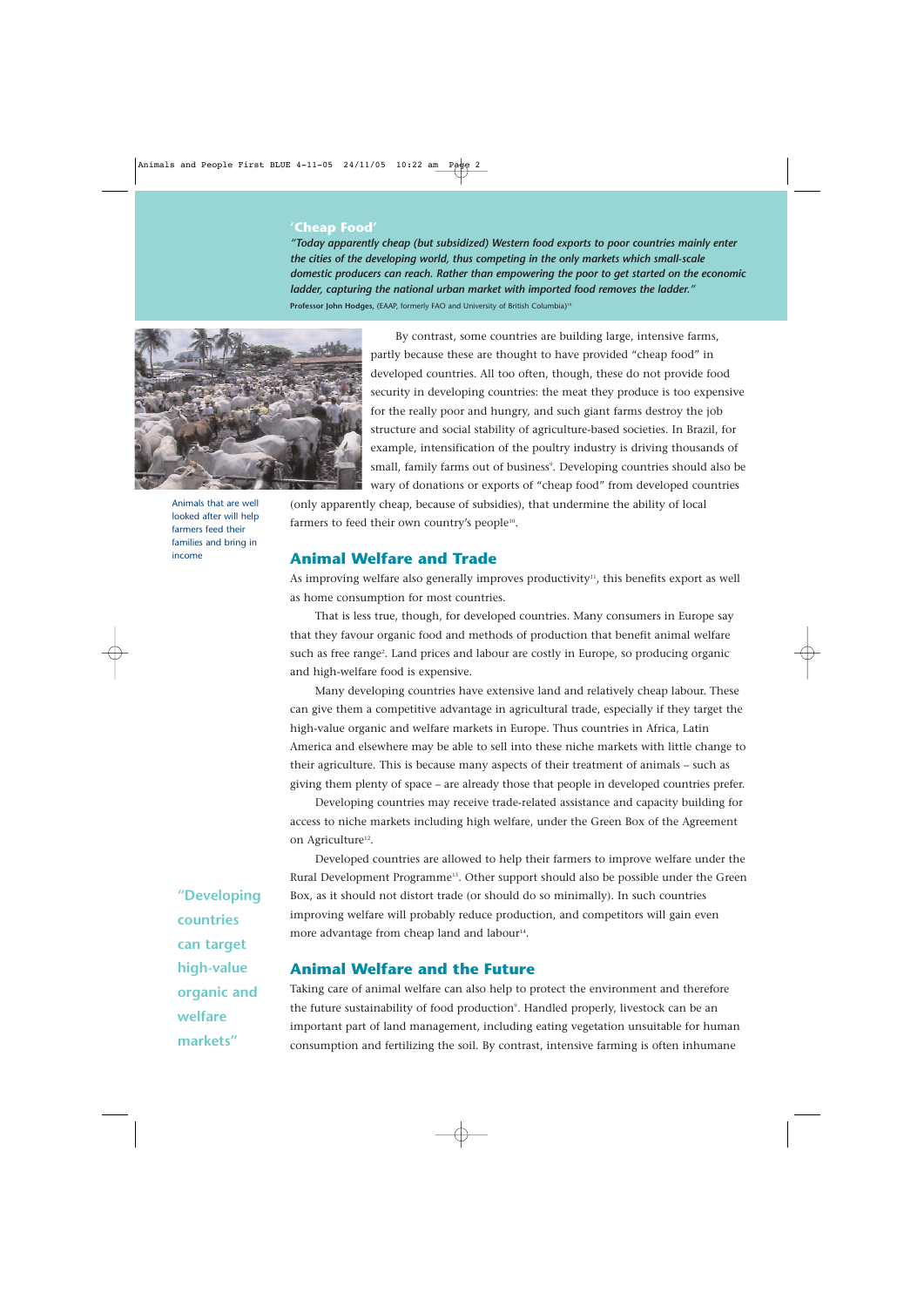**"Livestock in extensive conditions use local resources and recycle the productivity of the land"**

to animals, and is environmentally unsustainable: these are reasons why many developed countries are beginning to recognize that intensification was a mistake and redeveloping extensive methods. Intensive farms need huge supplies of feed and water to be transported in from elsewhere in the country or even abroad, much of which could otherwise have been used for people. Water shortages are widely predicted to be one of the major problems of the current century<sup>16</sup>. Intensive farms produce huge quantities of manure, with dangerous concentrations of minerals and biologically active compounds, and all too frequently these result in soil and water pollution<sup>17</sup>. Livestock kept in extensive conditions use local resources and recycle the productivity of the land.

Methods used in intensive farming may also increase the chance of diseases that are bad for both animals and people, and add to pressures on the viability of farming. Such methods contributed to the development of Mad Cow Disease (BSE). Keeping large numbers of animals close together increases spread of organisms causing food poisoning. For example, there are about 73,000 human infections and 60 deaths from E. coli in the USA each year, many from infected animal products. In addition, when diseases such as Foot & Mouth or Avian Influenza do break out on large farms, they affect very large numbers of animals<sup>9</sup>.

It is clear that "Humane farming is sustainable, sustainable farming is humane"<sup>18</sup>.

#### **Assistance to Developing Countries**

**Europe buys about one third of Namibia's beef exports, and this is increasing because the Farm Assured Namibian Meat Scheme ensures lack of disease and artificial hormones, and protection of animal welfare and the environment. The EU provided trade-related assistance and capacity building for this programme12.**

**The EU is helping to fund training and support programmes for slaughterhouses in East Africa. This assists in improving hygiene and low-stress handling of animals, for better meat quality and increased exports15.**

#### **Assistance to European Farmers**

**The EU offers farmers a Rural Development Programme that is not intended to increase production but to enhance sustainability including animal welfare13. In 2005 stock-keepers in Scotland can apply for grants towards training in veterinary health schemes.** 

**Farmers in Wales have received payments for improving sustainability and animal welfare. These are not trade-distorting: if anything they reduce production, because one criterion is** keeping stocking density low. They should therefore qualify as Green Box payments<sup>13</sup>.



*Right* With small groups of animals, farmers can look after each individual carefully

*Far right* 

Animals kept indoors, like these goats in the Philippines, often have foot and leg problems and grow slowly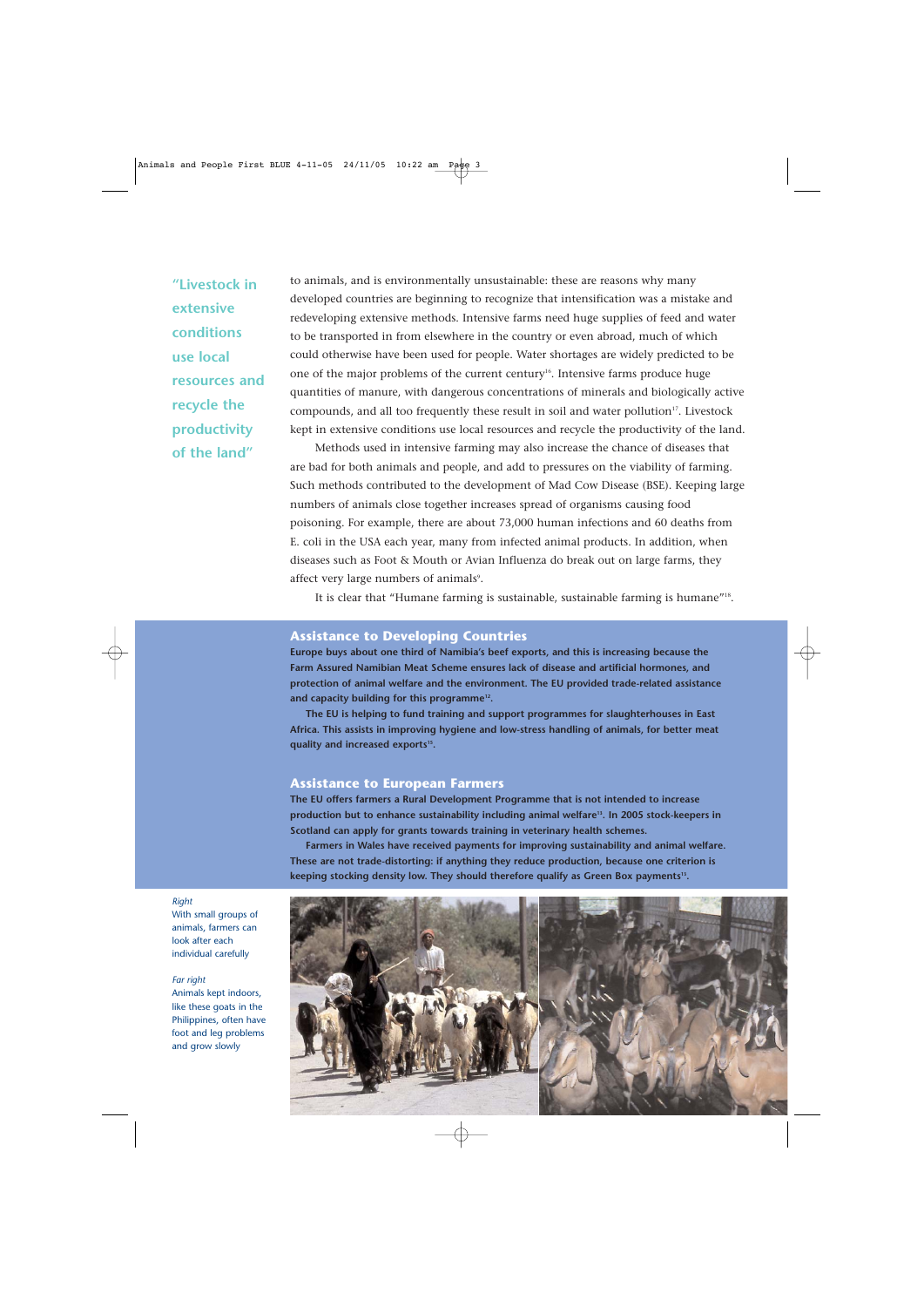# **Conclusions**

- **• All WTO stakeholders need better understanding of farm animal welfare. Emphasis and interpretation of this subject will always differ between countries. However, humane treatment of animals is never inappropriate**
- **• Payments to support farmers' costs in improving welfare (and not other production costs) are not trade-distorting (or are minimally so) and should be allowed under the Green Box**
- **• Trade related assistance and capacity building could provide much increased access for developing countries to niche markets in developed countries, in organic and high-welfare animal products. These should also be developed under the Green Box.**
- **• Food safety is paramount and consumers increasingly care about other aspects of how their food is produced. Labelling programmes should be expanded to give consumers information about their food.**
- **• All these approaches are even more appropriate to bilateral and regional agreements than to multilateral agreements.**
- **• Giving consideration to farm animal welfare whether in theoretical agreements or in practical farming – can improve the lives of both animals and people, as well as protecting the environment.**



Keeping livestock in extensive conditions – like this sow and her piglets in the Philippines – benefits their owners and the environment